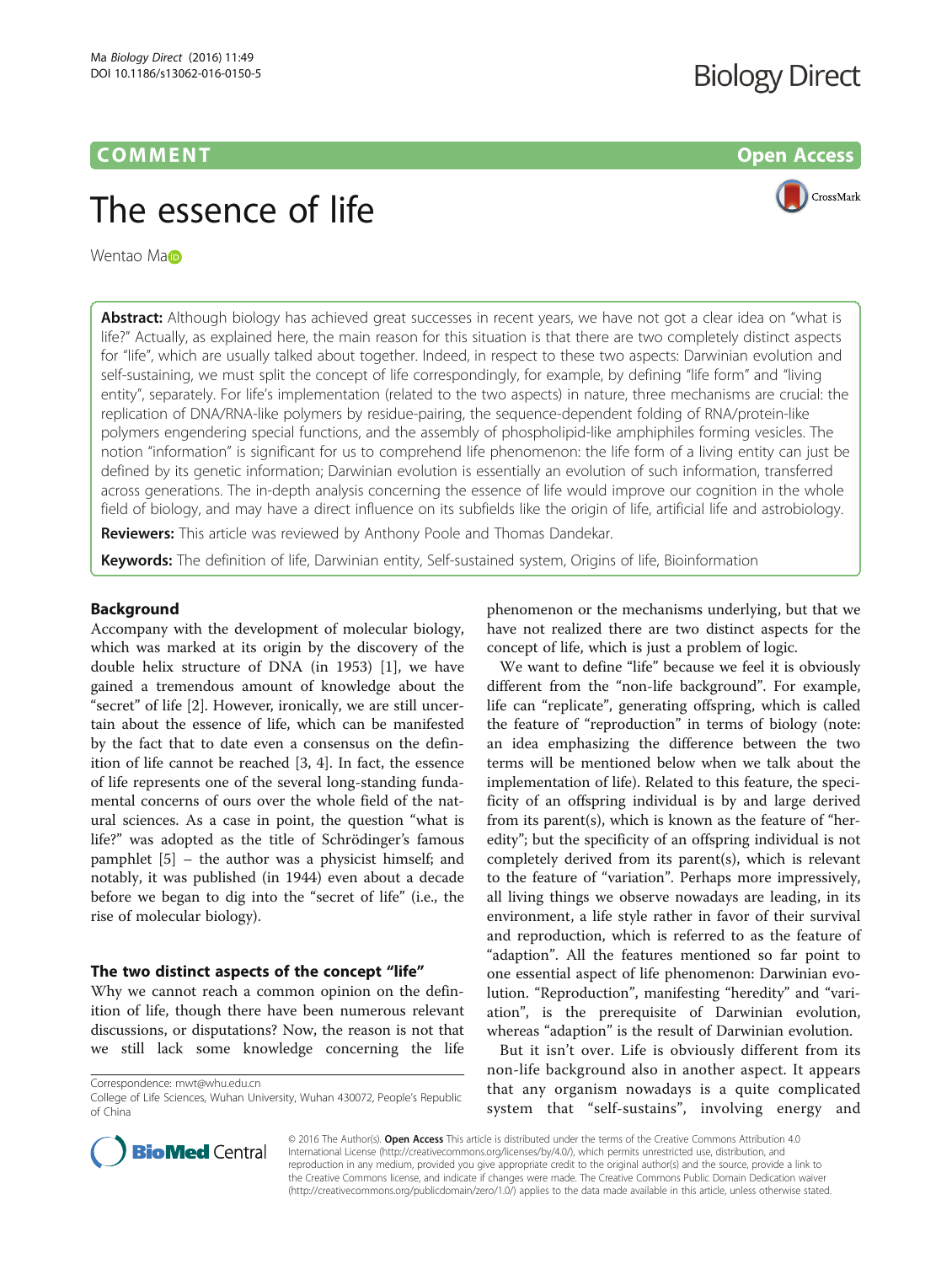<span id="page-1-0"></span>matter exchange with its environment. For example, a plant can absorb light energy and raw materials, and an animal may feed on plants to gain energy and raw materials it needs. Those biochemical reactions exploiting the energy and materials within the organism (to synthesize its own components), as a whole, is termed "metabolism". Finally, "waste products" derived from the metabolism would be eliminated into the environment. If the organism "dies", all these events, associated with the self-sustainment, would no longer occur. Concerning the wording "self-", we should annotate a little more. Indeed, in accordance with the second law of thermodynamics, by the energy and matter exchange with its environment a living system can be sustained (or say, the order of the system can be kept) — this seems to be a feature of living systems. However, there are certainly also other open systems that are sustained in order, termed "dissipative systems", such as Rayleigh–Bénard convection, Belousov-Zhabotinskii reaction, turbulence, cyclone, etc. The distinctive characteristic of a living system lies in that it is "self-sustained", which means the energy-matter-exchange and the biochemical reactions involved in the metabolism are active events, depending upon the system's own "functional components" (e.g., across-membrane transporters and enzymes).

Of course, the two aspects are associated with each other. For contemporary life, the functional components depending on which a living system can selfsustain are typically made of proteins (for possible primordial life in the hypothetic "RNA world", the functional components were made of RNA [[6](#page-9-0)–[9](#page-9-0)]). No doubt, it is just Darwinian evolution that has given rise to these functional components. In fact, we may explain the whole tendency concerning such an evolution in a general way. Energy and raw materials are always the targets of competition in Darwinian evolution, thus always being in shortage. When a variation occurs resulting in the appearance of a function which enables the system to make use of more "fundamental" energy and raw materials (which are abundant), the variation would be maintained by natural selection. With the "in-depth" proceeding of such a tendency, more and more relevant functions would emerge, e.g., those catalytic functions might be organized into "metabolic pathways" finally. Thus, the system would become more and more complex and look increasingly "self-sustaining" – it, for instance, may ultimately be able to exploit rather "fundamental" energy such as sunlight and rather "fundamental" materials such as water, carbon dioxide and minerals. Of course, beyond the tendency to exploit more fundamental energy and material, which gives rise to anabolism, a living system may also develop the ability to

exploit the "ready-made" energy and materials by feeding on other living systems, which brings about catabolism. Indeed, we could say that the self-sustainment is actually one manifestation of the life's feature "adaptation". That is, the second aspect that makes life distinctive – "self-sustaining", is actually a result of the first aspect that makes life distinctive – "Darwinian evolution".

Remarkably, a relatively popular definition of life, which was phrased by NASA, serving as a "working definition" for searching extraterrestrial life, says: "Life is a self-sustaining chemical system capable of undergoing Darwinian evolution" [\[10](#page-9-0)–[12\]](#page-9-0). It is popular perhaps because it catches both the two aspects of life. However, the definition is essentially defective (which reflects well a common confused understanding on the concept of life). The people conceiving this expression did not realize that the two aspects are completely different from each other – so different that they even cannot be described in the same context. How can an individual system undergo Darwinian evolution? Darwinian evolution makes sense only for a lineage (from the level of population to that of species and that above). Or rather, Darwinian evolution does not refer to the evolution of an entity, but to the evolution of the form of that entity. In fact, if we accept the meaning of "evolution" as "becoming different over time", we get to know that this kind of "evolution

Table 1 Several examples illustrating the "splitting" definition of the life concept

First, do viruses belong to life? This is a classic question reflecting our blurry concept concerning life. Obviously, a virus is not a self-sustaining chemical system – e.g., no metabolism when outside a host cell; however, when you say it is not life, you may look back and feel that it is indeed something quite different from the non-life background. Here we can make it clearer: the "form" of a virus is capable of undergoing Darwinian evolution, thus being a life form; a virus itself, as an individual, does not constitute a living entity (we may call it a "life entity" instead, see text). Second, is an old rabbit, no longer fertile, belongs to life? This is another classic question reflecting our blurry concept concerning life. Obviously, such an old rabbit no longer participates in Darwinian evolution, which characterizes life, but also obviously, it has not died – it is something quite different from the non-life background (surely, most of us would like to say it is alive). Here we can make it clearer: the form of the rabbit is no doubt capable of undergoing Darwinian evolution, thus being a life form; the old rabbit is no doubt still a living entity that self-sustains – though it will no longer engage into further Darwinian evolution. Note that as mentioned in the expression, a living entity results from Darwinian evolution, but, as an individual, only "might" engage into further Darwinian evolution. Third, somewhat oddly, even if a rabbit is a fertile one, there could still be doubts on whether it belongs to life because neither a male rabbit nor a female rabbit alone can perform reproduction [\[24\]](#page-9-0), and how can it "undergo Darwinian evolution"? This is a more convincing example – that is, not only the incapability of reproducing, but also the incapability of performing reproduction alone – which is ordinary in the ubiquitous sexual reproduction, can cast doubt on the notion of confusing a living entity with its life form. When talking about Darwinian evolution, what we refer to is the "life form" Indeed, if we do want to relate an entity with Darwinian evolution, we had better use the wording like "engaging into" instead of "undergoing".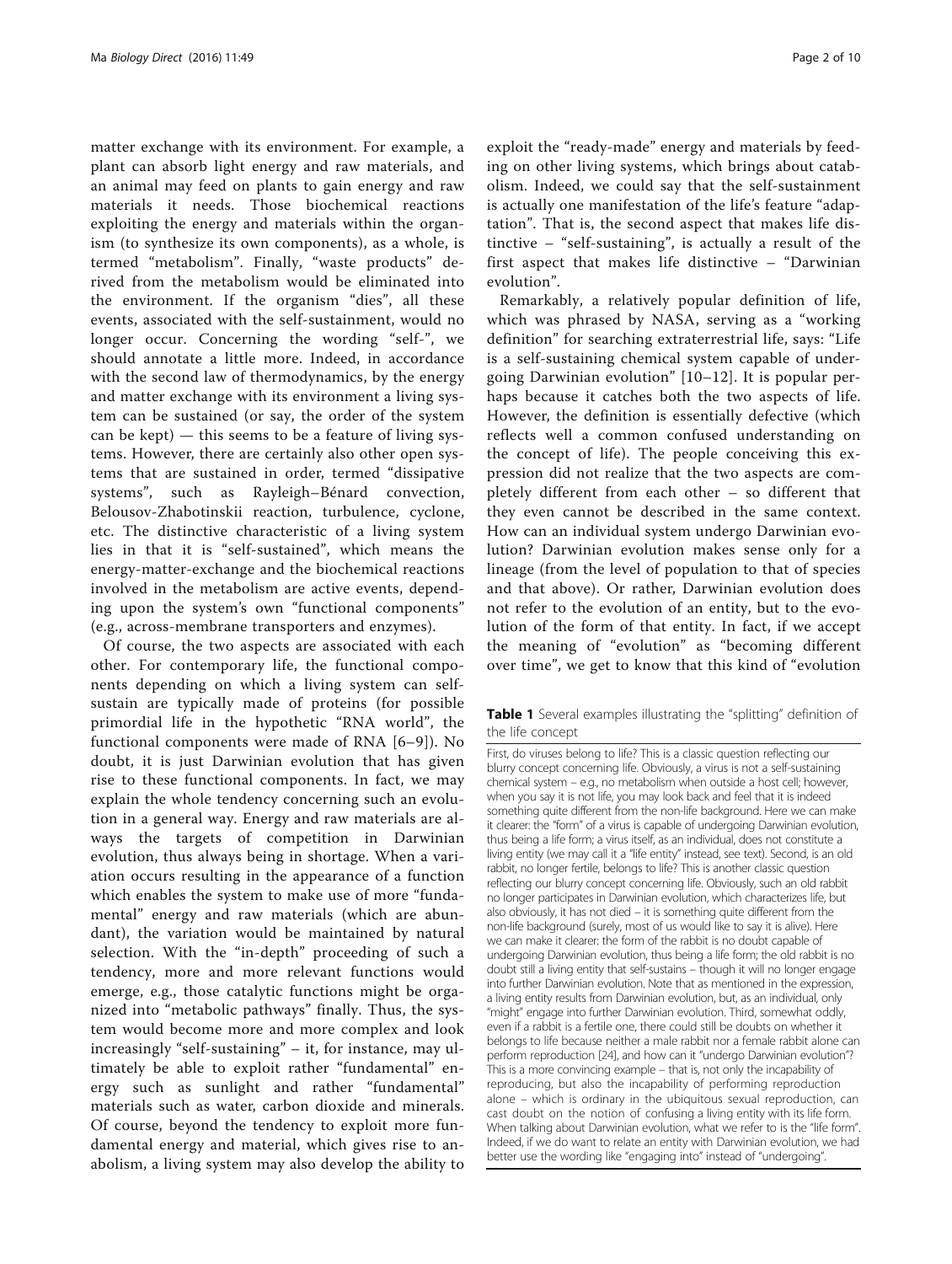in form", involving replication (reproduction) of individuals, means the descendant individuals become different from their ancestral individuals, rather than the alteration of a living individual itself. That is to say, in accordance with the two distinctly different aspects of the concept of life, the definition should split, as some expression like: "A life form is a matter form capable of undergoing Darwinian evolution; a living entity is a self-sustaining chemical system – in nature, it results from the Darwinian evolution and might engage into further Darwinian evolution". In this definition, the word "life" is associated with the aspect of "Darwinian evolution", and is in regard to a "form"; the word "living" is associated with the aspect of "self-sustaining", and is in regard to an "entity". See Table [1](#page-1-0) for several examples concerning the application of such a definition.

In addition, there is a supplementary note to the definition. Logically, there should be an "intermediate" concept between the "life form" and the "living entity". That is the entity which carries a life form, or say, the entity with a form capable of undergoing Darwinian evolution. We may call it a "life entity", or a "Darwinian entity". When we use the latter name, we emphasize that such an entity might engage in Darwinian evolution. By using the former name, we can realize directly the difference and relationship between the words "life" and "living" adopted here – conceptually, a living entity is just a complex life entity, in which the character of "self-sustaining" is developed, as explained above. Certainly, in practice, most life entities could be viewed as living entities because they should be more or less "self-sustaining", except for those appearing in the very beginning of life (some supposition about relevant situations will be mentioned below), as well as those extremely simple parasites like viruses (see Table [1](#page-1-0)).

Certainly, given that "self-sustaining" has a blurry sense and the feature is derived from Darwinian evolution in nature, one that cannot endure a complex definition may be more satisfied with the definition of life with an emphasis on Darwinian evolution. That is, concisely, we may just define the "life form" mentioned above as the concept "life" itself: "Life is the form capable of undergoing Darwinian evolution" – but surely, one must bear in mind that, in this simplified definition,"self-sustaining", a feature concerning "living" in our common sense, has not been reflected.

## Three key chemical mechanisms supporting the implementation of life

Above we have interpreted the concept of life according to its two distinctive aspects. However, under the topic concerning "the essence of life", it would be better to inquire into the mechanisms in nature that render the implementation of the two aspects possible.

How can an entity engage into Darwinian evolution? As already mentioned, "replication/reproduction", manifesting the characteristics of "heredity" and "variation", is the prerequisite of Darwinian evolution. Here we consider this point in more detail. The entity should be capable of replicating with some extent of variation, and the variation should be inheritable (which means it can be passed on to the following generations). In the contemporary living world, such a kind of replication is mainly rooted in the template-directed copying of DNA (except for in some viruses and viroids, RNA instead), and in the hypothetic RNA world [\[6](#page-9-0)–[9\]](#page-9-0), such a kind of replication is rooted in the template-directed copying of RNA. No matter how, the underlying chemical mechanism is the base-pairing between the monomers of nucleic acids, in which hydrogen bonds play a crucial role. Indeed, this mechanism of "modular replication" [[13](#page-9-0)] (polymer-replicating through template-directed copying based on monomer-pairing) meets the requirements mentioned above regarding the variable replication and inheritable variation exactly. It seems to be a "magical mechanism" in nature that makes the implementation of life possible. To date, no other mechanism has been "found" or "envisioned" to be able to satisfy these requirements, although there have been some efforts attempting to realize this mechanism on other molecules, such as some polymers akin to the nucleic acids [[7](#page-9-0), [14\]](#page-9-0), and even some special organic molecules designed ad hoc [\[15\]](#page-9-0).

However, the mechanism of "modular replication" is not adequate for the implementation of Darwinian evolution. Even if an entity can replicate with inheritable variation based on this mechanism, no natural selection would occur merely due to this feature, because the selection acts on the level of "phenotype" rather than that of "genotype". That is to say, there must be corresponding functions derived according to the nucleic acid sequenceand, relevantly, corresponding functional alterations stemmed from the variations of the sequence. In the contemporary living world, the functions are mainly carried by proteins translated from mRNAs, which are in turn transcribed from the genes carried by DNA (except for in some cases, functions are carried directly by "functional RNAs", transcribed from DNA). In the hypothetic RNA world, all the functions were carried by RNA, the same material carrying genes [[6](#page-9-0)–[9\]](#page-9-0). No matter how, a key mechanism that ultimately makes such a shift toward phenotype possible is: a molecule of the functional polymer (protein or RNA), in fact, folds to its special structure with its special function "according to" its special sequence. For the folding of the proteins, the hydrophobic interaction plays a crucial role; for the folding of the RNAs, hydrogen bonds (leading to intra-chain base-pairings) play a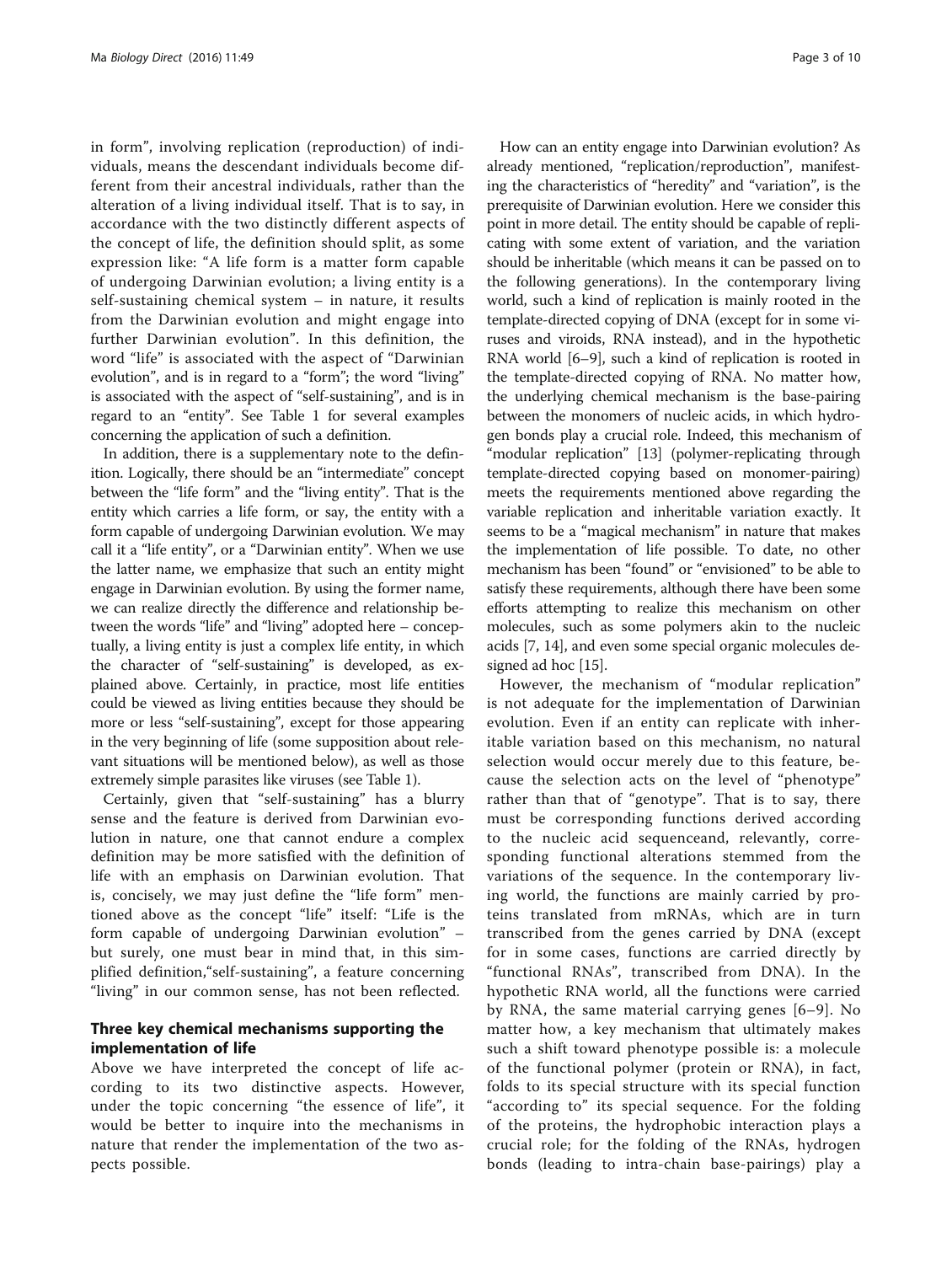<span id="page-3-0"></span>crucial role. In addition, noticeably, for the implementation of the second aspect of life, this mechanism also deserves enormous credit – it is just such structure-based functional polymers that could support the "self-sustaining" (e.g., enzymes; or ribozymes for an "RNA-based organism"), no else. Indeed, this mechanism, i.e., the sequence-dependent folding of RNA/protein-like polymers, which brings about corresponding special functions, seems to be a second "magical mechanism" in nature that renders life possible to arise.

Moreover, there is a third mechanism that is also very important for the implementation of life. Indeed, considering RNA molecules might both implement the modular replication and fold to carry functions, they, as individual molecules, may have been the simplest, earliest "Darwinian entities" (i.e., "life entities"). For example, some RNA species that can benefit its own replication, such as the one catalyzing the RNA replication (i.e., an RNA replicase ribozyme) [\[7](#page-9-0), [14](#page-9-0)] and/or the one catalyzing the synthesis of its building blocks (i.e., a nucleotide synthetase ribozyme) [[7](#page-9-0), [16\]](#page-9-0), may have emerged, say, in the beginning of the RNA world. However, more advanced entities that can harvest multiple advantages simultaneously should represent the subsequent direction of evolution. In nature, typically one functional molecule bears only one function – the reason has been implied in the second mechanism explained above: a functional polymer folds to its special structure with its special function according to its special sequence. That means a more advanced entity should have to comprise multiple functional molecules (e.g., both the RNA replicase ribozyme and the nucleotide synthetase ribozyme), which cooperate with each other. Hence, there should be a mechanism to keep these different functional molecules sufficiently adjacent. In this regard, it seems that no mechanisms can work better than the one suggested by our modern living cells: encompassing the functional molecules within a lipid vesicle [[17](#page-9-0)] – this mechanism limits the movement/dispersal of the cooperating functional molecules and meanwhile, perhaps equally importantly, does not limit the spatial movement/dispersal of the resulting entities as integral individuals (see Ref. [[18\]](#page-9-0) for a more detailed discussion on the so-called "protocells"). The formation of the vesicle, with its membrane composed of amphiphilic molecules such as fatty acids and phospholipids, is a natural process occurring in water, wherein, again, the hydrophobic interaction plays a key role. Notably, it has been suggested that while those RNA-like modular-replicating entities are called replicators, such more advanced, cell-like entities should be referred to as "reproducers" [[13](#page-9-0), [19](#page-9-0)]. So the process of the reproduction contains the replication of replicators within the vesicle and the subsequent division of that vesicle. From then on, at the level of individual occurs no replication but reproduction (see the next section for a remark about more complicated reproduction when life form became more complex). This attempt to conceptually distinguish reproduction from replication reflects well the significance of the "vesicle" mechanism in regard to the first aspect of life – enabling the most fundamental step of life form's evolution toward complexity, from the molecular level to the level above molecule (see Table 2 for a supplemental annotation to this point). In addition, remarkably, we can also tell the great significance of this mechanism in regard to the second aspect of life – it naturally "defines" a closed, independent system, based on which the so-called "self-sustaining" could make sense; and on the other hand, the system is not absolutely closed, which allows the matter-energy-exchange that is critical to the sustainment ( according to the second law of thermodynamics). Indeed, this mechanism concerning the formation of lipid vesicles, which gives rise to cell-like entities, seems to be the third "magical mechanism" in nature that makes the emergence of life possible.

Finally, it should be noted that we are not overstating when we say all these chemical mechanisms may ultimately be ascribed to the features of those building blocks available. Undoubtedly, the formation of vesicle is owing to the feature of the phospholipids-like molecules, i.e., "amphiphilicity"; as mentioned already, the implementation of modular replication should be attributed to the feature of nucleotides/deoxynucleotides; apparently, the implementation of functions in the functional polymers is also determined by the feature of corresponding building blocks – amino acids for proteins and nucleotides for RNA. Indeed, just because the types of amino acids are more than those of nucleotides and the chemical property of the amino acids are more active than that of nucleotides, proteins, rather than RNA, act as the main functional molecules in modern life. As a more straightforward contrast, it is just the additional 2'-OH in nucleotides that determines that RNA is more suitable to act as functional molecules but less suitable to act as template molecules than DNA.

#### Table 2 Self-organization accounts for the implementation of life above the molecular level

In fact, in the living world, to be functional, the folding of single functional molecules is sometimes insufficient. The formation of molecular complexes, involving interaction between biomolecules, may be important, such as hemoglobin, ion channels, and more representatively, the ribosome. This process of complex-formation is by and large akin to the assembly of amphiphiles to form vesicles, both of which are typical cases of the so-called "self-organization". According to the description in Wikipedia, "self-organization is a process where some form of overall order or coordination arises out of the local interactions between smaller component parts of an initially disordered system". That is, in a more general sense, we may say that it is self-organization (not only the assembly of amphiphiles forming vesicles) that enables the implementation of life from the molecular level to the level of complex entity.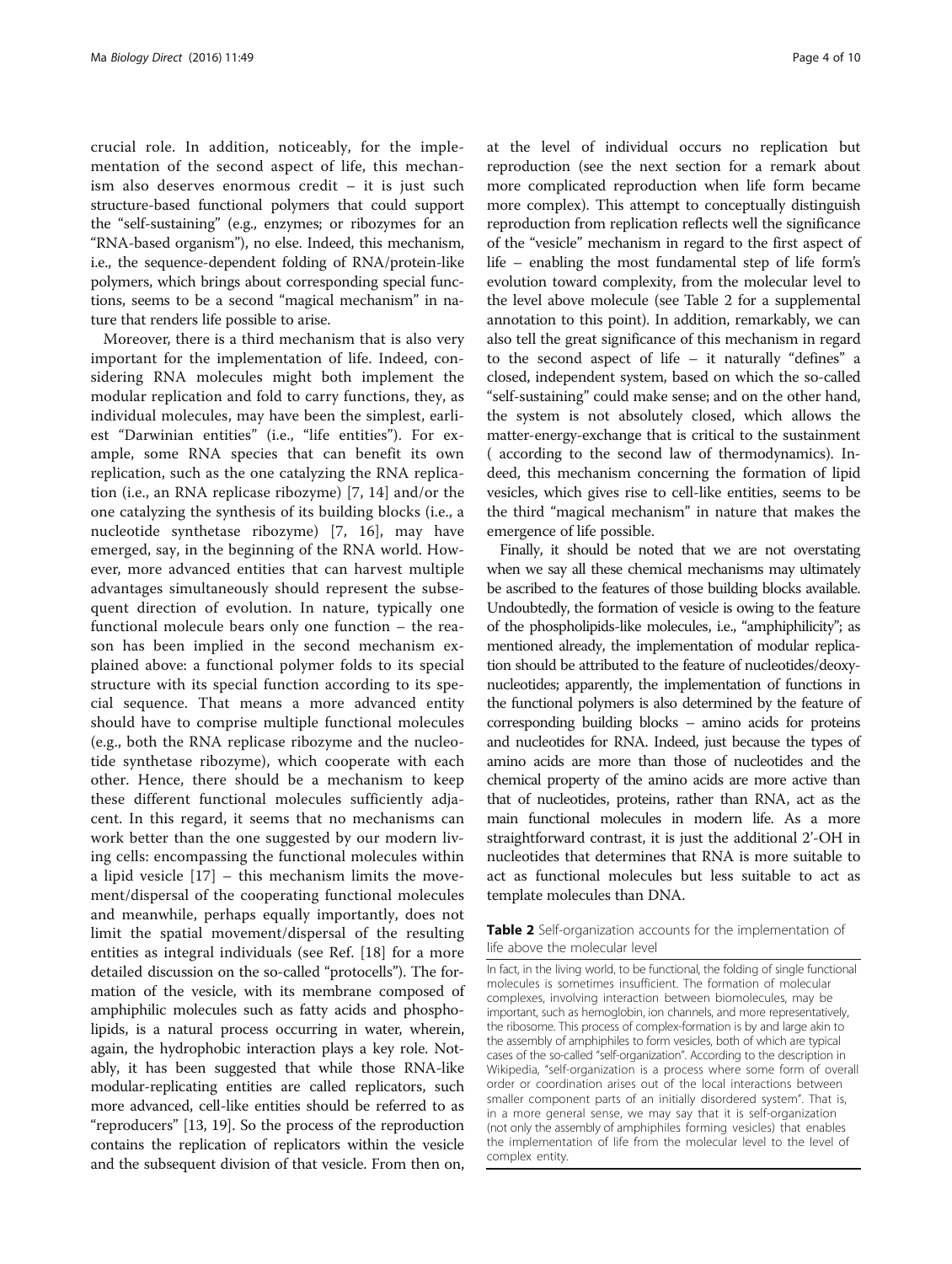#### Understanding life in terms of information

As mentioned above, when we talk about the evolution of life, we do not mean the evolution of individual entities but the evolution of their life forms. Actually, we can interpret such an "evolution in form" this way: a living entity bears and is characterized by its life form, and when it reproduces, it passes its life form on to its offspring; the life form evolves over generations, mainly ruled by the mechanism of Darwinian selection (more rigorously, here we should talk about "life entities vs. their life forms", as explained in the section above concerning their definitions). See Table 3 for an example illustrating the significance of this notion. Indeed, to comprehend the characteristic of the life phenomenon, it is very important to clearly distinguish the form of an entity from the entity itself. Here, we can talk about this issue in more depth.

Let us start with the case of molecules. In regard of "matter", two molecules, as independent entities, are certainly different from each other. But we also often say two molecules are of the same "kind", e.g., two water molecules. Notably, the main aim of the science chemistry is just to explore the interactions/reactions between various "kinds" of molecules. In fact, generally speaking, the "kind" of a molecule just means the form of the molecule. This is easy to understand. Remarkably, there is a sort of special molecules in nature – the polymers constructed by monomer residues of several or more distinct types. Admittedly, when we talk about these polymers, we have in our minds those central biomolecules – DNA, RNA and proteins, or something alike. For such molecules, their forms are "sensitively" affected by their residue sequences – even the variation of a single residue at a certain locus can bring about molecules of different kinds. Actually, the form of such a polymer can be defined by the form of its residues and the sequence of the residues. Here it is notable that the sequence, manifesting as a succession of different "letters",

Table 3 The evolution of life is a sort of "evolution in form" which has nothing to do with thermodynamics

In people's efforts to understand life phenomenon, there has long been a puzzle: "why can life evolve towards higher order and complexity, seeming to run against the second law of thermodynamics?" Certainly, the evolution of an individual living entity cannot disobey the second law of thermodynamics – for example, to be able to keep its own order (i.e., self-sustain), a living entity must be an open system, as mentioned already. However, rather than the evolution of individual entities themselves, the evolution of life means the evolution of their life forms, having nothing to do with the thermodynamic law. Indeed, as interpreted in the text, when a living entity reproduces, it transfers its life form to its offspring; the life form evolves over generations, through Darwinian selection, tending towards higher order and complexity. As a contrast, a non-life matter cannot reproduce, and thus its form cannot be separated from the entity – the form's evolution is just identical to the entity's evolution, which cannot escape the thermodynamic law.

is just a typical "format" of "information". That is, "information", as a "quantifiable" notion in some way, may help us to define the "kinds" or "forms" of these "sensitive" polymers. We can say, for instance, that the form of a DNA molecule is just specified, or represented, by the information carried on its sequence (here we have predefined the molecule as DNA, so the form of its residues, i.e., nucleotide, is definite and needs not to be included in the statement).

Now we turn to the case of living entities. A living entity tends to be a complex system composed of many molecules (especially if we do not consider the situation in the very beginning of life as mentioned above). Likewise, two of such entities are certainly different in regard of matter because they are independent of each other. And similarly, it appears that they can also be of the same "kind", e.g., two individuals of the same species. However, typically, two living entities cannot be completely identical in form, unlike two molecules in the chemical world. Indeed, the differences within the same species have accumulated generation by generation. Then, what is the essence of the accumulated differences? With little dispute, we can boil it down to the sequence of genomic DNA (or RNA sometimes), or say, as explained above, the information carried on this "sensitive" polymer. Surely, it is just the "genetic information" in terms of biology. In fact, due to some causes (e.g., the environmental isolation), the differences of the genetic information within a species may increase further, ultimately giving rise to different species – this is just the manner how the whole living world has arisen and is still evolving forward. In other words, we can say that the form of a living entity is in practice defined by its genetic information – it is this information that ultimately determines all the specificity of the living entity. Indeed, as somewhat few exceptional cases, two or more living entities might as well be "identical in form" – and this is just because their genetic information is "identical", e.g., monozygotic twins (or multiples) and those cloneindividuals.

Here we have traced the form of living entities into the form of, thus the information carried on, their genetic molecules (the so-called "sensitive" polymers, DNA or RNA). The genetic information is transferred across generations by the modular replication, and transferred within a generation via expression into the functional molecules (also the so-called "sensitive" polymers, proteins or RNA) – that is just what the Central Dogma tell us. Then, it is natural selection that closes the circle – acting on the phenotypes "figured" by the functional molecules and gives rise to further genetic information deserving transferring across generations (a more detailed explanation on this point will appear below).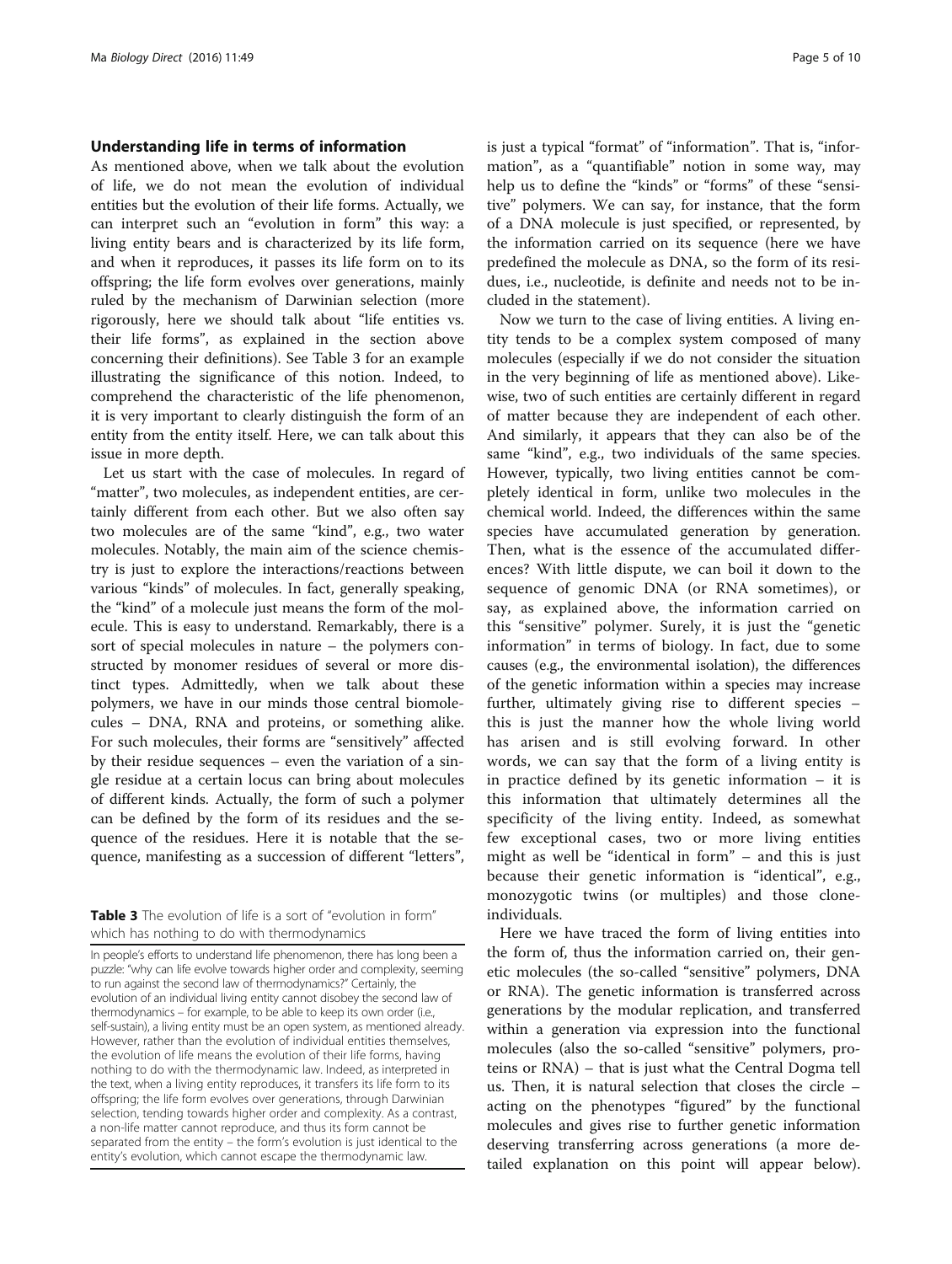<span id="page-5-0"></span>Additionally, see Table 4 for an interesting remark on the "strategy" of using the genetic information (to transfer life form), in regard to the emergence of complex living entities.

In fact, "information" is in itself a concept without a clear definition, and the reason seems to be similar to that for the concept of life – there are two distinct aspects for "information": first, it represents something different from others (or say, background); second, it makes meaning someway. To make the situation more confusing, the meaning of information is dispensable in some context – indeed, as noted in the classic document concerning information communication [\[20\]](#page-9-0), when information is transferred, only the specificity represented by the information is important. Nonetheless, genetic information in life could find its explanation with regard to the concept "information" in such a context. Firstly, the sequence of genomic DNA/RNA distinguishes the entity from others clearly. Secondly, the sequence makes meaning in respect that it may be expressed into proteins/RNA, functioning in favor of the entity's survival/reproduction (in short, "adaption"). Thirdly, not all the sequence in the genome makes meaning – surely, there are nonsense areas, especially in eukaryotes; the sequence in these areas, though meaningless, does contribute to the identification of the entity from others; and no doubt, when the genetic information is transferred to the next generation (by the modular replication of genomic DNA/RNA), whether it has meaning or not is unimportant.

All in all, we can understand that the "evolution in form" concerning life (i.e., Darwinian evolution) is actually an evolution of information. In fact, Darwinian evolution constitutes a natural way to generate information: first, a mutation during the replication of the genome gives rise to a distinction; then, the distinction, favoring

Table 4 Transferring life form by genetic information is significant especially when life become complex

For the kind of "form evolution" like that in the living world, there should have been an inevitable problem: how can the form of a complex system be passed on to the next generation? This seems not to be a problem that can be easily solved in nature – and it appears that no other strategy can substitute the strategy that is used by extant organisms: record the whole form of the system as genetic information and pass the information (by that magical modular replication via residue-pairing) on to the offspring, wherein the (phenotypic) form is "rebuilt" according to the genetic information. Notably, in line with the idea concerning the evolution of "reproducers" [\[13 19](#page-9-0)], when the life form became more complex (no longer being protocells as mentioned above), the replication of replicators (genes) within the entity would have become insufficient to "prepare for" the multiplication of individuals – a process called "development" would be introduced into the process of reproduction. Apparently, the "development" process fits well in concept with the "rebuilding" process mentioned here. Indeed, the more complex the life form is, the more complicated the development process would become. That is, in some sense, it is the adoption of this strategy, i.e., using the genetic information to transfer the life form across generations but relying on development to implement a living entity within one generation, that makes the emergence of complex living entities (indeed, rather complex) feasible.

the living entity's survival/reproduction or not, is subject to natural selection; if the result is positive, the new information would be "fixed" into the genome, maintained across generations. More explicitly, for instance, the natural selection can work this way: supposed that a residue at a position of the genomic DNA turns out to be "A", rather than "T", "C", or "G", and this specificity, by manifesting as phenotype, provides this individual with some advantages in "adaption"; then, this letter at this position may be maintained in the genome generation after generation. Indeed, as it is understood, selection resolves "uncertainty" and thus generates information [[20\]](#page-9-0) – in the living world, it is natural selection that generates genetic information. This is by and large right, except for a notation that if the mutation is "neutral", the specificity may also be maintained in the genome across generations until the position mutates again – such "provisional genetic information" is most likely to occur in the nonsense areas of the genome mentioned above. No matter how, we can make a general statement that it is mainly natural selection, performing over numerous generations, that leads to the accumulation of genetic information in the genome of living individuals, resulting in our prosperous living world comprising numerous life forms.

Noticeably, it is just such a special relation between life and information that constitutes the root of that distinctive field: "bioinformatics". No "chemo-informatics" or "physico-informatics" is comparable.

## Conclusions

"Life" is a concept with two completely distinct aspects: Darwinian evolution and self-sustaining. An effort to define "life" should describe the two aspects separately, as some expression like: "A life form is a matter form capable of undergoing Darwinian evolution; a living entity is a self-sustaining chemical system – in nature, it results from the Darwinian evolution and might engage into further Darwinian evolution". Alternatively, on account of that "self-sustaining" has a blurry sense and it is derived from Darwinian evolution in nature, one that pursue a clear and concise definition may be more satisfied with a statement only emphasizing Darwinian evolution, like: "Life is the form capable of undergoing Darwinian evolution".

Regarding its implementation in nature, life seems to be a miracle, owing to three magical chemical mechanisms (to realize its two aspects): the replication of DNA/RNA-like polymers by residue-pairing, the sequence-dependent folding of RNA/protein-like polymers engendering special functions, and the assembly of phospholipid-like amphiphiles forming vesicles.

The life form of a living entity can be defined in terms of information – that is, its genetic information; natural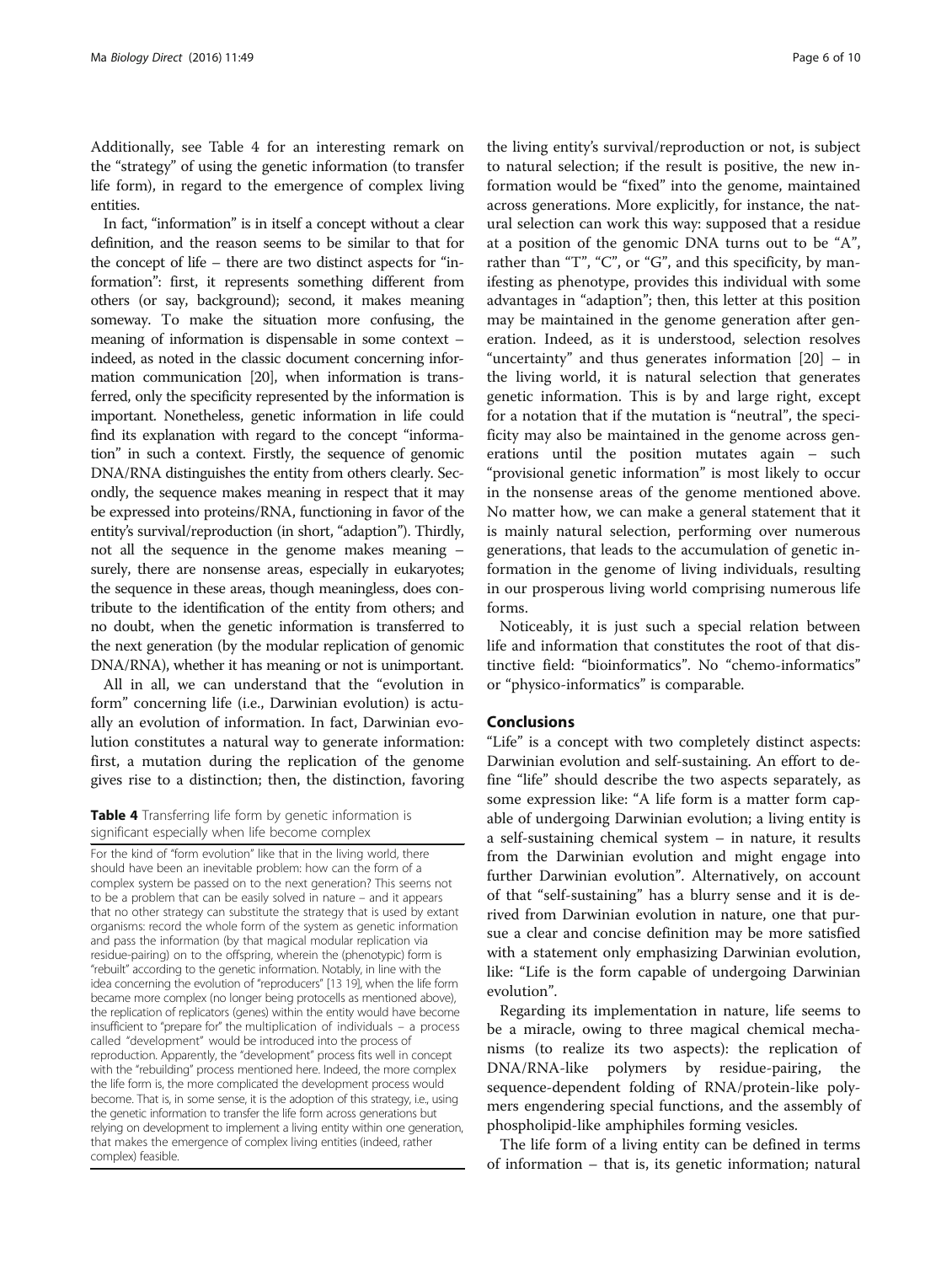selection is the key to give rise to such information, which has accumulated over numerous generations.

The dissection about the essence of life would improve our cognition on the whole discipline of biology, "deepening" its "success" nowadays. More generally, it may promote our fundamental understanding on natural phenomena further. More particularly, it may have a direct influence on the fields like the origin of life, artificial life and astrobiology.

# Reviewers' comments

I am grateful to the reviewers for their thoughtful analysis and comments on the manuscript. I think that the topic of this manuscript, which addresses a long-standing, controversial issue with respect to the most fundamental concept in the field of biology, is very suitable to appear in this journal, which has a policy to publish reviewers' comments and authors' responses together with the manuscript. I hope that the paper would aid in improving the situation that we, as researchers in the field of life sciences, unfortunately, are still hesitating about what on earth is "life".

# Reviewer 1: Anthony Poole, Stockholm University, Sweden

# Reviewer comments

I am fine with the main argument. However, it is not new to the literature, and is not as crisply delivered as previous treatises, including some which the author cites.

Author's response: It is fine that the reviewer endorses the main argument of the paper. As for the novel contents of the paper, it will be shown in my following responses that the paper does tell something new to the literature.

#### Reviewer comments

This philosophical piece by Wentao Ma is a discussion of the definition of life. Ma covers well-trodden territory, arguing primarily for a Darwinian definition of life.

Author's response: Indeed, an important aspect concerning the discussion about the essence of life is to provide a clear definition of life, as it has been done here (see the section "The two distinct aspects of the concept 'life'"). Just considering the awkward situation that not even a clear definition of "life" can appear in any textbook of biology, such an effort is of great significance. However, that is not all. Even when we can define the concept life in one or several sentences, e.g., using terms like "Darwinian evolution" and "self-sustaining", we may still wonder about how such processes or features can be implemented in nature. This concern, turning from the "conceptual basis" to the "material basis" of life in nature, should also be included into the topic of "the essence of life" (see the section "Three key chemical mechanisms supporting the implementation of life"). Finally, once we can discern the form of life from living entities, and be aware of the material (chemical) basis of life – particular in regard of those biopolymers, we will comprehend why "life" is deeply associated with another fundamental concept in nature, "information"; and this comprehension, in turn, will no doubt promote our understanding of life phenomenon (see the section "Understanding life in terms of information").

In addition, though it is attractive to endorse a pure Darwinian definition of life, as explained when I introduce the alternative definition "Life is the form capable of undergoing Darwinian evolution" in this paper, here it should be noted that the availability of "self-sustaining" is rather important regarding the outcome of Darwinian evolution, as we can see in our modern living world. Without this aspect, the life forms would have stayed at a rather simply level, perhaps too trivial to be distinguishable from the background non-living world. Such an understanding may be useful for our efforts in the field of astrobiology.

### Reviewer comments

While I don't particularly disagree with the main points, the paper really doesn't cover any new ground, and in my view, other papers do a better job of dealing with this topic. For instance, Szathmáry makes a very helpful distinction between replicators and reproducers [\[19\]](#page-9-0). In contrast, Ma uses the terms replication and reproduction interchangeably. This is not helpful and serves to blur an important distinction between these. The point made by Ma, that life requires three 'mechanisms' (replication of a template, generation of functional molecules, and a physical boundary) is fine, but not new, and does not advance current thinking. This is nicely articulated in Ganti's chemoton model, which consists of three parts (metabolic system, system for heritable control, a boundary system) [[21](#page-9-0)]. Importantly, the chemoton model led to the concept of infrabiological systems (see [\[19](#page-9-0)]), which lack one of these three components, and is a helpful formulation for understanding the emergence of life. Mix [\[22\]](#page-9-0) provides clearer categorical definitions than Ma, who is primarily interested in Darwinian evolution. Ma draws a distinction between 'life form' and 'living entity', where the first seems to be 'Darwin life' and the second is 'Haldane life' by Mix's definitions. Note that Mix provides a third definition that neatly enables us to categorise all cellular life as 'Woese life', and also notes that multiple definitions may be applied to some entities. Finally, it is unfortunate that Ma uses the term 'magic' in several places - this is both vague and unhelpful. I would encourage the author to take the time to rethink their article with reference to the works [[19](#page-9-0), [21, 22](#page-9-0)] (as well as those cited within these key works).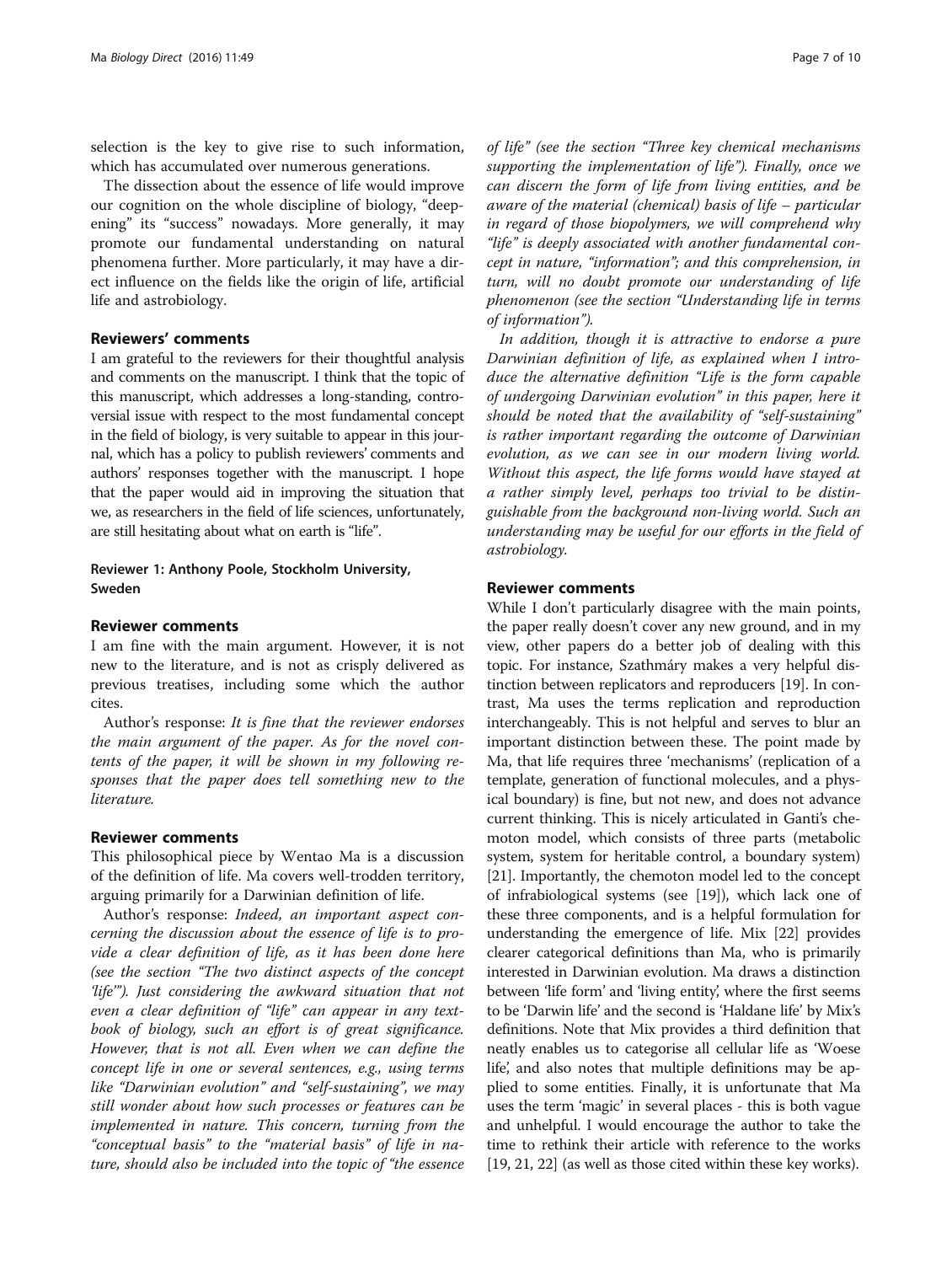Author's response: Thank to this journal's policy that publishes reviewers' comments and authors' responses, and also thank to this reviewer's careful remarks, here we have the chance to discuss these interesting issues related to the manuscript.

Firstly, I have noticed the efforts to make a distinction between replicators and reproducers [[19](#page-9-0)] (earlier in [[13](#page-9-0)]). As explained by Szathmáry and his coworkers, new individuals of replicators arise by copying, whereas those of reproducers do not. Life may have originated as replicators (e.g., some RNA species) and evolved into reproducers when they were encapsulated by vesicles (e.g., RNA-based protocells). Then the process of reproduction should contain the replication of replicators within the vesicle and the subsequent division of that vesicle. When the "organisms" became more complex, the process of reproduction would become more complicated, tied with the process of "development". In the original version of the manuscript, to be more focused, I did not mention this idea. But after rethinking the manuscript with reference with this idea (as suggested by the reviewer), I find that this idea is in fact fairly related to our topic (i.e., "the essence of life") – with respect to how life, especially those complex life forms, can be implemented in nature. So I have mentioned this idea and added relevant remarks in the new version (see the penultimate paragraph of the section "Three key chemical mechanisms supporting the implementation of life" and Table [4](#page-5-0) in the section "Understanding life in terms of information"). Thank the reviewer very much for his kind suggestion.

Secondly, I have also noticed Ganti's chemoton model [[21](#page-9-0)], which has been discussed in detail in Szathmáry's papers mentioned above [[13](#page-9-0), [19](#page-9-0)]. In my opinion, the model is more like an "empirical model", which is only summarized from the life phenomena we can observe in appearance. That is, it does not reflect why the three parts (metabolic system, system for heritable control, a boundary system) are essentially required. On the contrary, here I start from the two fundamental aspects of life (Darwinian evolution and self-sustaining) and explain the essential roles of the three "mechanisms" (replication of a template, generation of functional molecules, and a physical boundary). Tracing into the conceptual basis and the material basis of life is just one important novelty of the present paper. Noticeably, just owing to this distinction of the starting point, we can see an important difference between these two ideas. "Generation of functional molecules" is not completely paralleled with "metabolic system" – in fact, only a portion of the functional molecules were involved in metabolism, which supports the self-sustaining. This is apparent in modern life, e.g., numerous proteins serves as structural blocks, rather than enzymes. Indeed, as indicated in this paper, selfsustaining is only one (not all) outcome of Darwinian

evolution. Also due to such a standpoint, regarding the infrabiological systems, I tend to think that heritable control is indispensible – that is, an infrabiological "metabolic + boundary" system during the emergence of life is impossible. Additionally, here we can see that the Ganti's chemoton model, as a typical idea in the field of the origin of life, attempts to summarize the sense of Darwinian evolution and self-sustaining in the same context, without discerning life form from living entities. Such a situation has brought about quite a lot of confusions and controversies in the field. The attempt to rectify this situation just represents the most important novelty of this paper.

Thirdly, I thank the reviewer for bringing the paper  $[22]$  $[22]$  $[22]$  to my attention. In this paper, initially, Mix criticized the recently "popular" viewpoint that definitions of life are impossible or impractical. I endorse the author's opinion completely. Then it was suggested that since it is difficult to reach a consensus on the definition, we should pursue provisional definitions for clear communications. This also seems to be a correct attitude, because we need to tell other people clearly what we mean when we mention the word "life" (especially in the fields of the origin of life, artificial life and astrobiology). First, he suggested the life closed to modern cellular life can be referred to as Woese life, owing to Woese's original work that related them by similarities in their rRNA. In my opinion, this summarization, like the chemoton model, is directly phenomenon-based, at least unhelpful for us to envision the essence of life. Then, he introduced "Darwin life – exhibiting evolution by natural selection" and "Haldane life – exhibiting metabolism and maintenance". Apparently, the author has recognized that there are two completely distinct aspects for life, but he did not associate this recognition with the essence of life. As he wrote in the paper, "Our categories need not be essential or substantial, only methodologically useful"–"Woese life, Darwin life, and Haldane life" are only used to "represent clear categories about which we can make unambiguous statements without committing to whether they are 'life' in any larger sense". More importantly, the author and all other people with similar insights (see the paper and references therein for details) failed to realize the distinction of "form" and "entity" in relation to the life phenomenon. That is, Darwin life should be actually in respect of the "kinds", i.e., the life forms, whereas Haldane life should refer to individuals, i.e., living entities. Indeed, I would like to say to Mix that bringing his understanding of the distinction between "Darwin life" and "Haldane life" to the level of the essence of life, the provisional definitions may turn into an ultimate one.

Finally, as to the term "magic", I want to express the idea that it is far from an easy thing to implement life in nature – in regard to the two aspects of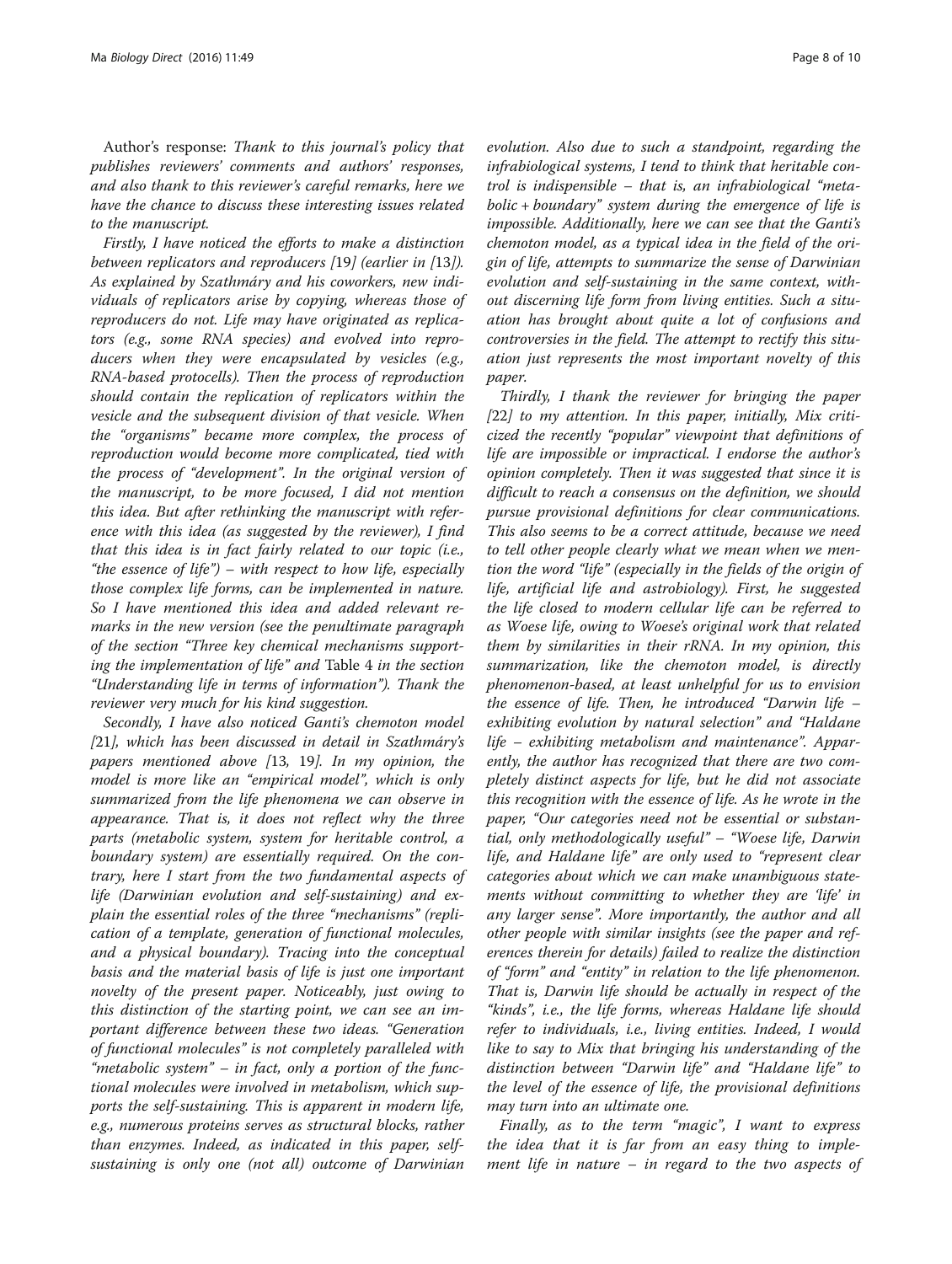life, Darwinian evolution and self-sustaining (that is, it is nearly a miracle). The idea is helpful for us to understand that why we can find only one type of life on the earth, i.e., the one materially based on DNA/ RNA/proteins and lipid vesicles, which is often referred to as "life as we know it". Moreover, this annotation should also aid in our efforts to search "extraterrestrial life". This seems to be out of question. So I guess the reviewer means that the noun "magic" which is used to refer to the three key chemical mechanisms is not suitable. Therefore, I have changed the noun "magic" to the phrase "magical mechanism" in relevant places.

# Reviewer 2: Thomas Dandekar, Department of Bioinformatics, University of Wuerzburg, Germany

#### Reviewer comments

First of all, why am I reviewing this manuscript so fast? Well, there is nothing more important than the essence of life, so I have also time to review this. However, working on this topic and getting non-trivial results is far from easy. My impression is that in this article we have a clear, non-trivial distinction between two processes essential for life: (i) Darwinian Evolution versus (ii) the self-sustaining capability of life. The author nicely points out that a distinction of both central features of life leads to further insights. I liked the article, it is thoughtful and so I added some thoughts on it and hope they will improve the already nice piece of work.

Author's response: Yes, the reviewer's interpretation of the central idea of this manuscript is almost perfect. Many thanks for the reviewer's warm comments.

#### Reviewer comments

I have the following helpful comments for this nice commentary: The author should incorporate some other perspectives on this. This can easily be done, few sentences are enough as the insightful commentary should be kept short, to make nice reading: a) Explain the notion of information better, as this interestingly always depends on who reads this information. So here, as rightly stated, this information arises by selection and so this type of information is only possible to come about by feature (i) active evolution (more information on this including some insights on how "meaning" develops by such processes as subjective phenomenon can be found in [https://opus.bibliothek.uni](https://opus.bibliothek.uni-wuerzburg.de/frontdoor/index/index/docId/2749)[wuerzburg.de/frontdoor/index/index/docId/2749\)](https://opus.bibliothek.uni-wuerzburg.de/frontdoor/index/index/docId/2749).

Author's response: "Information" is another concept without a clear definition, the reason of which seems also to be that it contains two distinct aspects: first, it represents something distinct from others; second, it makes meaning someway. To make things worse, as mentioned in the classic document of information communication [[20](#page-9-0)], the second aspect, i.e., the meaning of information, is sometimes dispensable. In the manuscript, to be more focus and avoid unnecessary controversy in this respect, I, deliberately, did not explain the notion of information in detail. However, as noticed by the reviewer, it seems hard to evade this point under the explicit subtitle "Understanding life in terms of information". So I have tried to talk about these fundamental points of "information" and associate them with genetic information and Darwinian evolution in the new version (see the antepenultimate paragraph and the penultimate paragraph of this section). Certainly, readers may see the web site provided by the reviewer for a more extensive discussion on relevant topics. Thank the reviewer for his kind suggestion.

#### Reviewer comments

b) The "magical chemical process": Yes, rightly observed. This happens as there is also the feature (iii) of selforganizing processes. Only in a world where such processes exist in sufficient extent life is possible and such things as the three magical chemical processes come about. So please mention this basic feature of a world in which life is possible. It would be fair to mention here Stephen Jay Gould who spoke about "the exaptive excellence of spandrels…" to explain the power of building blocks [[23\]](#page-9-0). So, for such magic to happen, suitable building blocks are necessary, they determine which "game" can be played by evolution (insight by Stephen Jay Gould) - in fact seriously limiting the play and its contents, for instance our life will be relying on DNA as information storage and that limits certain "games" we can achieve by our evolutionary processes. My contention would be that the building blocks have to be with some self-organizing capabilities (as amply shown also by other authors on this topic).

Author's response: Yes, I agree with the reviewer. So I add a table (Table [2](#page-3-0)) and a paragraph at the end of the section "Three key chemical mechanisms supporting the implementation of life" to mention these points. Note that, to be more focused, I have constrained the sense of "building blocks" – here only in regard to the three key chemical mechanisms mentioned in the text, i.e., nucleotides/deoxynucleotides, amino acids and phospholipidlike amphiphilic molecules.

#### Reviewer comments

c) If you follow the argument ("b"), the building blocks are so critical, you appreciate even more, that with human civilisation a new factor appears: you are sufficiently complex to leave the limitations of building blocks, in particular you can build machines and cars, you can establish artificial intelligence, so new technical processes, which do not have the limitation of the building blocks, and (showing the non-trivial insight of the article) these technical